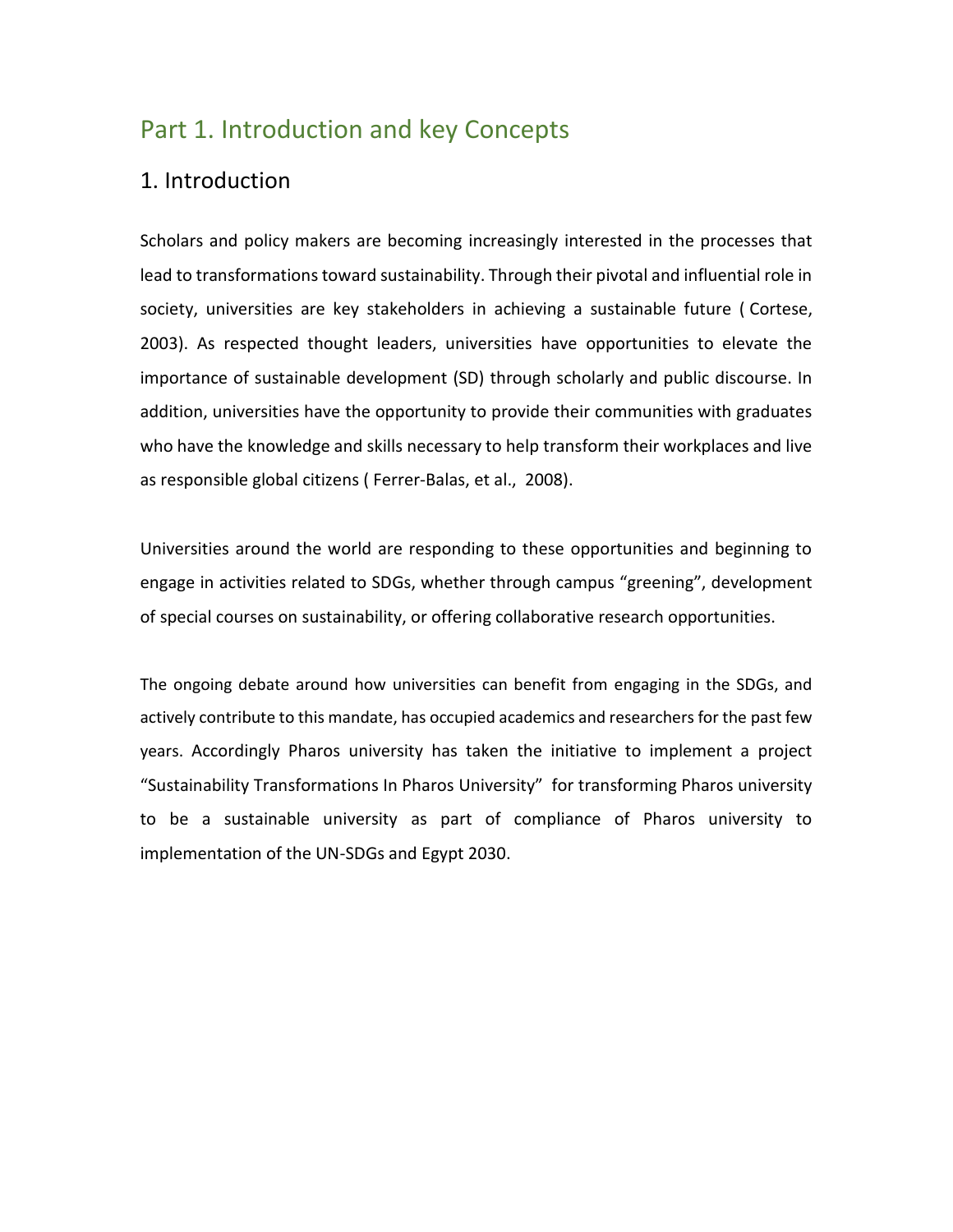# 2. About the Project

The main goal of the project is to mainstream sustainable development ideas and sustainability science into education and research in Pharos university, with tuning of academic functions, including "the changing of paradigm from industry-market driven research and learning process to the one that is backboned by sustainability. The specific objectives are:

- Developing new approaches and methodologies of teaching and education at all levels must be developed in the field of sustainability science.
- Exploring research and education practices at Pharos university and infuse the Sustainability science component
- Moving sustainability knowledge into actions across full range of scaled of disciplines, and
- create learning opportunities for students, and practitioners in the field of sustainability to meet the need required to comprehensively address sustainable development as a new way of running the university.

In literature, the Key characteristics of a sustainable university are:

- $\circ$  Transformative education rather than merely transmissive education to prepare students capable of addressing complex sustainability challenges.
- o Rather than being a one‐way process of learning, it must be more interactive and learner-centric with a strong emphasis on critical thinking ability [\(Sterling, 2005;](https://www.emerald.com/insight/content/doi/10.1108/14676370810885907/full/html#b19) [Wals and Corcoran, 2006\)](https://www.emerald.com/insight/content/doi/10.1108/14676370810885907/full/html#b24).
- $\circ$  A strong emphasis on effectively conducting inter and transdisciplinary research and science (see, e.g. [Max Neef, 2005;](https://www.emerald.com/insight/content/doi/10.1108/14676370810885907/full/html#b16) [Van Dam, 2006\)](https://www.emerald.com/insight/content/doi/10.1108/14676370810885907/full/html#b21).
- o Societal problem‐solving orientation in education and research through an interaction through multiple interfaces to be pertinent to societal goals. As a result, students must be able to deal with the complexities of real problems and the uncertainties associated with the future.
- $\circ$  Networks that can tap into varied expertise around the campus to efficiently and meaningfully share resources.
- $\circ$  Leadership and vision that promotes needed change accompanied by proper assignment of responsibility and rewards, who are committed to a long-term transformation of the university and are willing to be responsive to society's changing needs [\(Lozano, 2006\)](https://www.emerald.com/insight/content/doi/10.1108/14676370810885907/full/html#b15).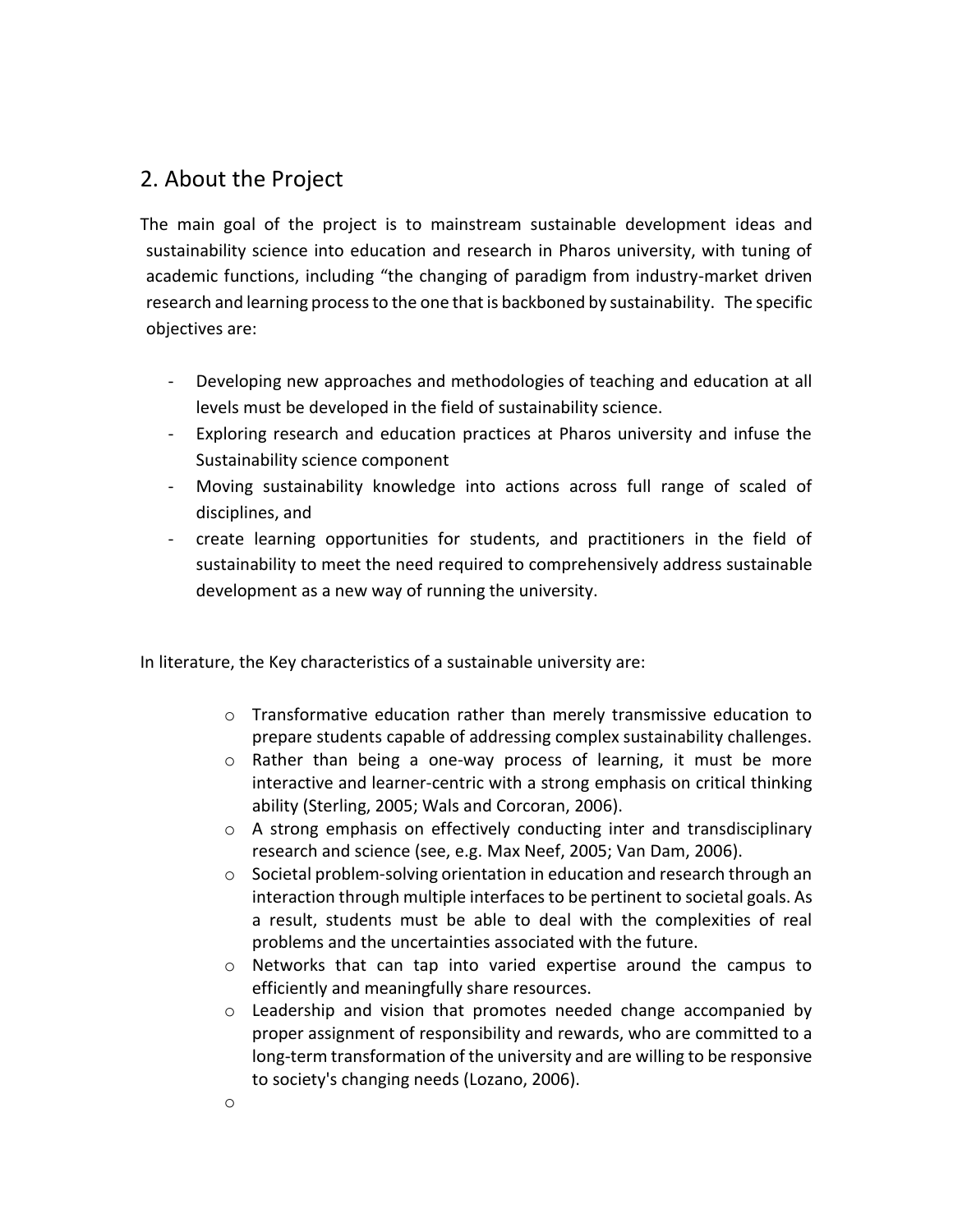According to the above, the project "Sustainability Transformations In Pharos University " focuses on awareness of sustainability and sustainability science , use of Education for Sustainable Development (ESD) as a tool for new teaching and learning delivery mechanisms, a diffusion of channels to market, and stakeholder expectations for increased impact and implementing sustainability in research areas of combined perspectives e.g. innovation and social-ecological-technological systems interactions, patterns of transformation, and change agents for transformation. Education for sustainable development has to do with not only scientific knowledge but also is aligned with the development of personal and social aptitudes leading to responsible citizenship**.**

The project recognizes that higher education must do more than simply pay 'lip service' to sustainable development and should focus more on learning on issues of relevance facing society. As this is heavily interdisciplinary and related to values, there is a need to re-examine the goals of higher education with the sustainable development goals with emphasis on goal "quality education".

For fulfilling the above goals, the project is planned to be implemented in 3 phases, which are:

### Phase 1. Awareness phase:

This phase focuses on an awareness and campaigning process which is required to comprehensively address sustainable development through series of lectures and workshops (See Appendix 1 for details)

that allow some restructuring of the academic functions and learning process such that the education become culturally appropriate and locally relevant. It also includes designing educational contents and methods which the learner should acquire.

This phase will be implemented throughout the academic term of the university in the form of series of interactive lectures and workshops

### Phase 2. Preparation phase.

The second phase is aimed at developing the scientific and educational base necessary to address key environment and sustainable development priorities, including ecosystems management; climate change adaptation; management of the world's freshwater and marine resources; and responses to disasters and risks, sustainable energy sources, green cities, etc. In this phase formulation of focal groups from each faculty (Appendix 2) were identified to work on evaluating the sustainable development content of curricula in each faculty using different tools available, followed by mainstreaming sustainable development and sustainability science in the curricula. The time allocated for this phase is 6 months.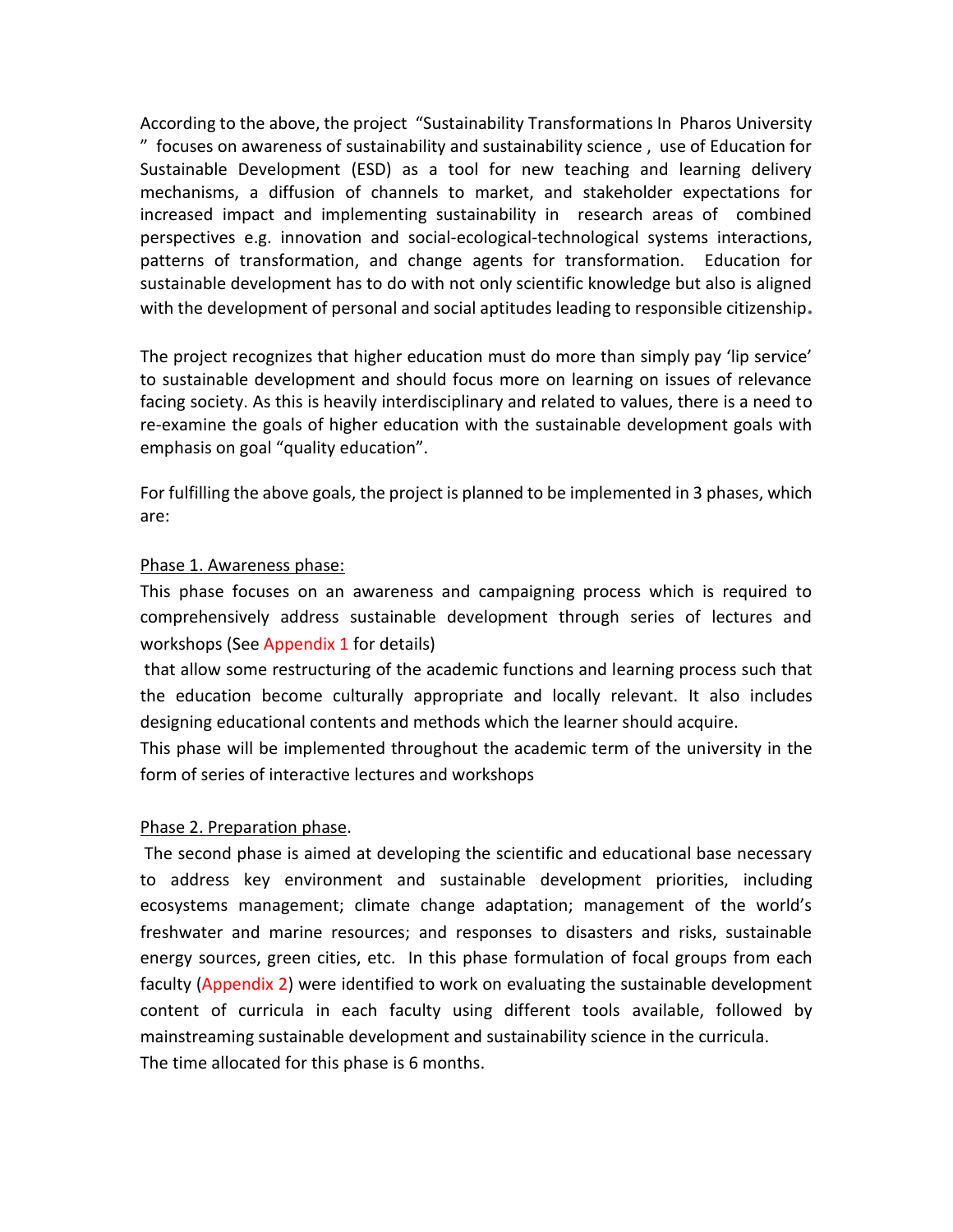### Phase 3. Sustainability in practice.

This third phase focuses on the implementation of a change project for sustainable development in practice articulating a global vision in local terms. This phase addresses sustainable development goals and ways towards their achievements through small case projects in the different faculties of Pharos University. It will be implemented by students and young researchers to demonstrate Institutional development activities (e.g. policy development / green campus development / student initiatives etc.) The time allocated for this phase is 12 months

This report puts forward points of view of each of the faculty members from the focal group that has participated in the project and addresses concerns in science education.

# 3. Sustainability Framework and Sustainable Development Goals (SDGS)

Sustainability Compass as a framework and as a tool provides a general overview, a methodological introduction, and stakeholder process guidance. It has been adopted for many uses including a classroom teaching and curriculum planning tool for educators. The Sustainability Compass, both as a symbol and as a category framework, is almost self-explanatory. A compass helps mapping the whole territory, and find our direction. This



Compass takes the ordinary English-language directions -- North, East, South, West -- and renames them, keeping the same well-known first letters**.**

**N is for Nature** - All of our natural ecological systems and environmental concerns, from ecosystem health to resource consumption and waste.

**E is for Economy** - The systems by which we use nature, together with our own work and ideas, into goods, services, money and jobs.

**S is for Society** - The institutions and structures that organize our collective life as human beings, from government agencies to school clubs, as well as the cultural values underpinning them.

**W is for Well-being** - Individual health, happiness, and quality of life, which also includes the health and happiness of our families and others close to us, and our relationships to them.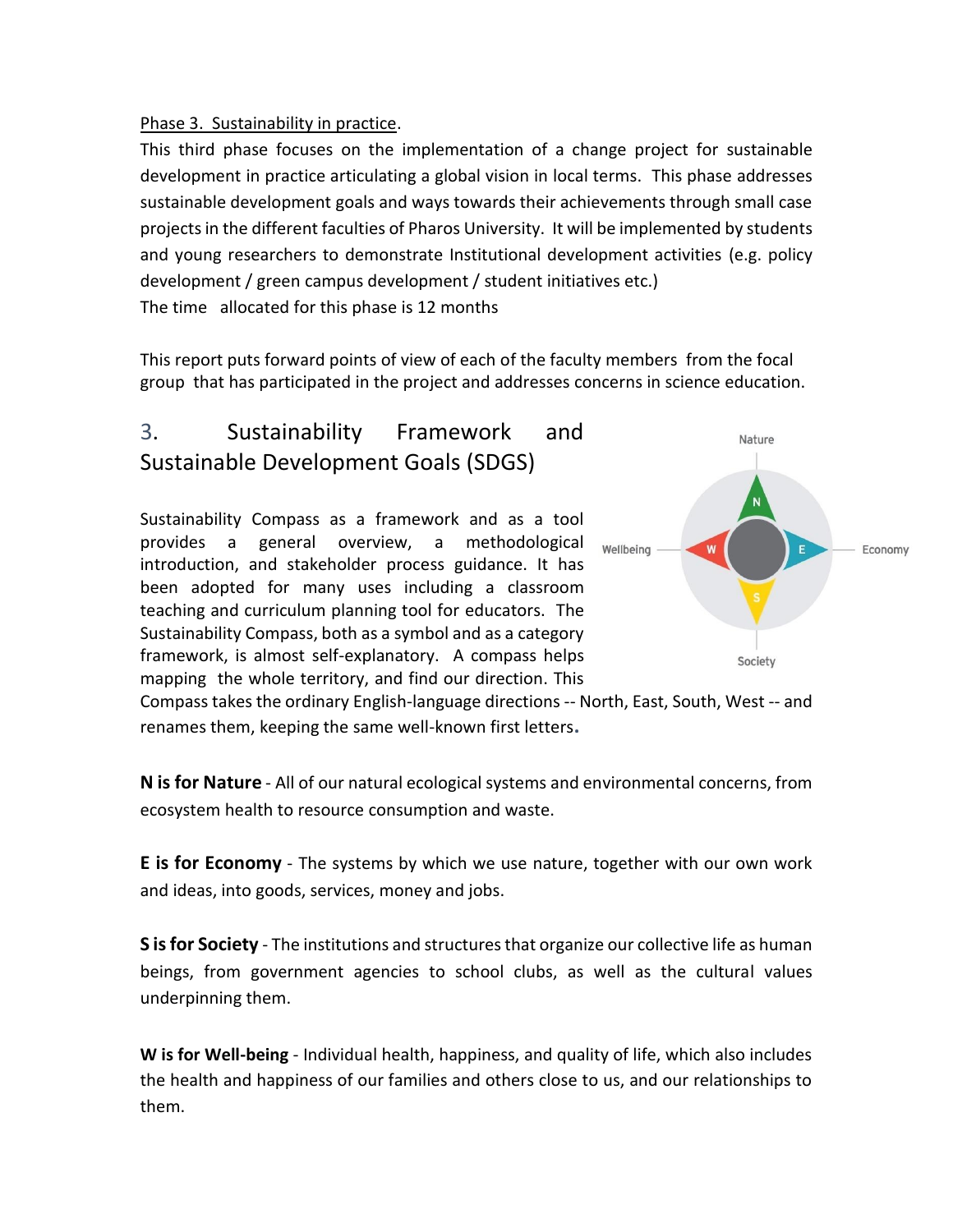Those four categories are not accidental. They correspond to categories created by prominent sustainability theorists, going back to the 1970s. The fact that the words line up so well with the four directions of a compass was a happy coincidence, discovered in 1997 by Alan AtKisson at an international meeting on indicators of sustainability, sponsored by the Dutch government. Since then, the Sustainability Compass has spread around the world.

These four category descriptions are general, but they can (and really must be) extended and elaborated with specific topics, depending on the specific use of the Compass. For example, the Sustainability Compass for business is quite different from the Compass for school use. But the four "Compass Points" still retain the same essential meanings.

Specifically and concretely, the Compass framework can be used to do the following:

- Explain sustainability to audiences of all kinds in clear, simple language
- Train and teach sustainability in a whole-system way
- Provide a unifying symbol for sustainability and sustainable development efforts
- Convene stakeholders and manage their involvement in sustainability initiatives, and ensure that you do not leave out any important perspectives
- Develop sustainability indicators and performance indices for an organization, company, city, or school
- Perform sustainability assessments and gap analyses for companies and other organizations

[The 2030 Agenda for Sustainable Development,](https://sustainabledevelopment.un.org/post2015/transformingourworld) adopted by all United Nations Member States in 2015, provides a shared blueprint for peace and prosperity for people and the planet, now and into the future. At its heart are the 17 Sustainable Development Goals (SDGs), which are an urgent call for action by all countries - developed and developing in a global partnership. They recognize that ending poverty and other deprivations must go hand-in-hand with strategies that improve health and education, reduce inequality, and spur economic growth – all while tackling climate change and working to preserve our oceans and forests.

Here are the icons of SDSs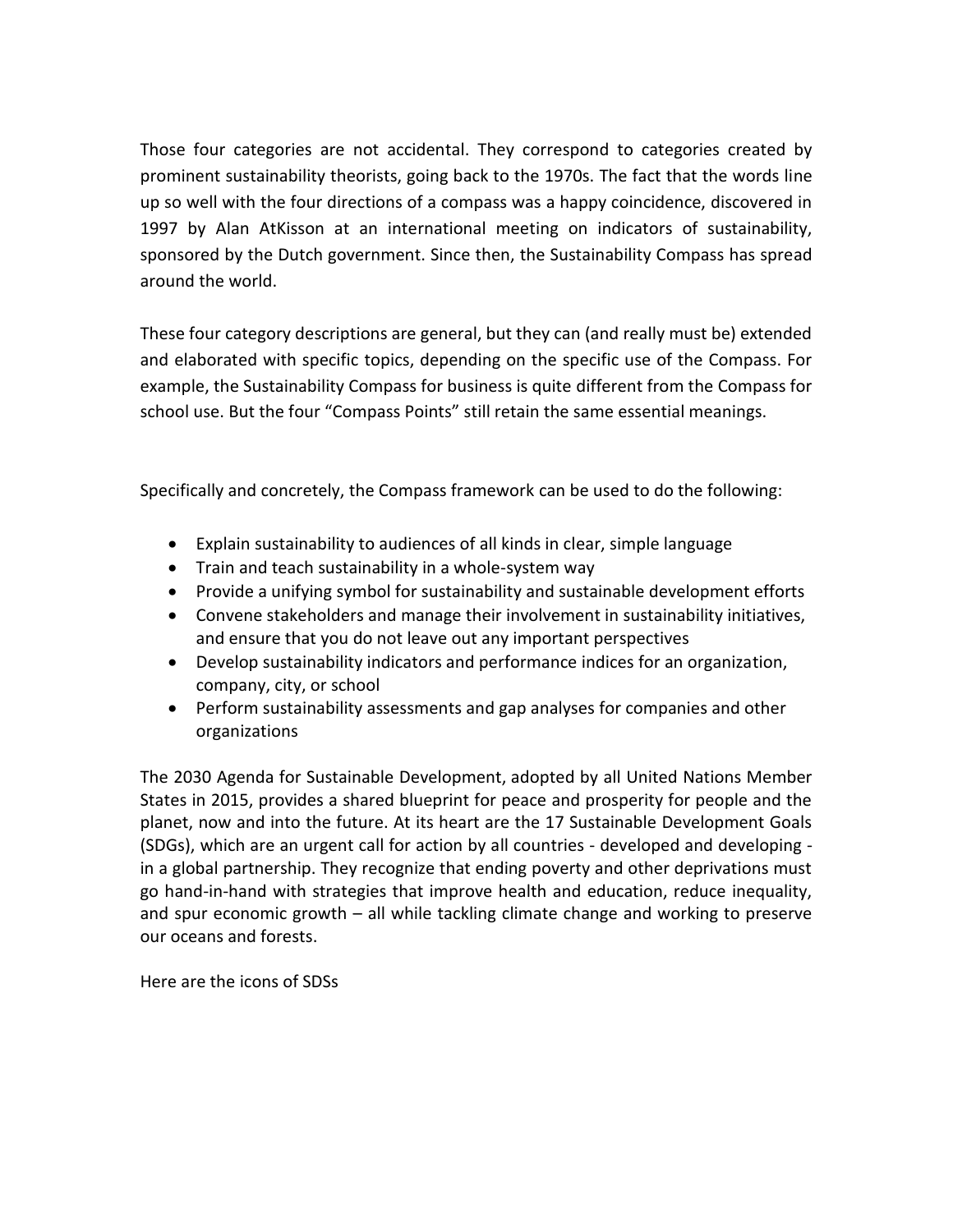### **Sustainable Development Goals**



These 17 Goals build on the successes of the [Millennium Development](http://www.undp.org/content/undp/en/home/sustainable-development-goals/background.html) Goals, while including new areas such as climate change, economic inequality, innovation, sustainable consumption, peace and justice, among other priorities. The goals are interconnected – often the key to success on one will involve tackling issues more commonly associated with another. academic institutions have a much broader responsibility and role to play to reach the wideranging SDGs.

### **3.1. How can universities contribute to the success of the SDGs?**

The ultimate function of an academic institution is to provide youth with quality education. Therefore, universities play an essential role in teaching the younger generation about the wide spectrum of social, economic and environmental global challenges the world is currently facing. Moreover, as universities tend to hold the responsibility to advocate the importance of SDGs and play their part in fulfilling the SDGs in the following ways:

**Research:** Provide research knowledge, innovations and solutions towards achieving the SDGs. As universities tend to receive private and public research funds to directly and/or indirectly solve world issues, universities are responsible for providing the in-depth [academic and](http://ap-unsdsn.org/a-new-guide-for-universities-on-the-sdgs/)  [vocational training](http://ap-unsdsn.org/a-new-guide-for-universities-on-the-sdgs/) needed to achieve the SDGs.

**Institutional culture:** Advocate for faculty members to help students set up networks, campaigns and projects to promote the importance of being an active member of society. Students need to take an active role in implementing their own research projects and recognizing opportunities to help attain the SDGs.

**External leadership:** Universities are responsible for raising awareness about the SDGs, whether through public lectures, community events or forums. Universities need to collaborate with other institutions and work with policymakers and leaders to identify problems and potential solutions to create a more sustainable, inclusive and innovative world.

Education for Sustainable Development (EDS) is a two-way street. It is evident that the UN's SDGs are ambitious and difficult to attain without an education sector that empowers future leaders to make responsible decisions that positively contribute to economic viability, environmental integrity and societal growth.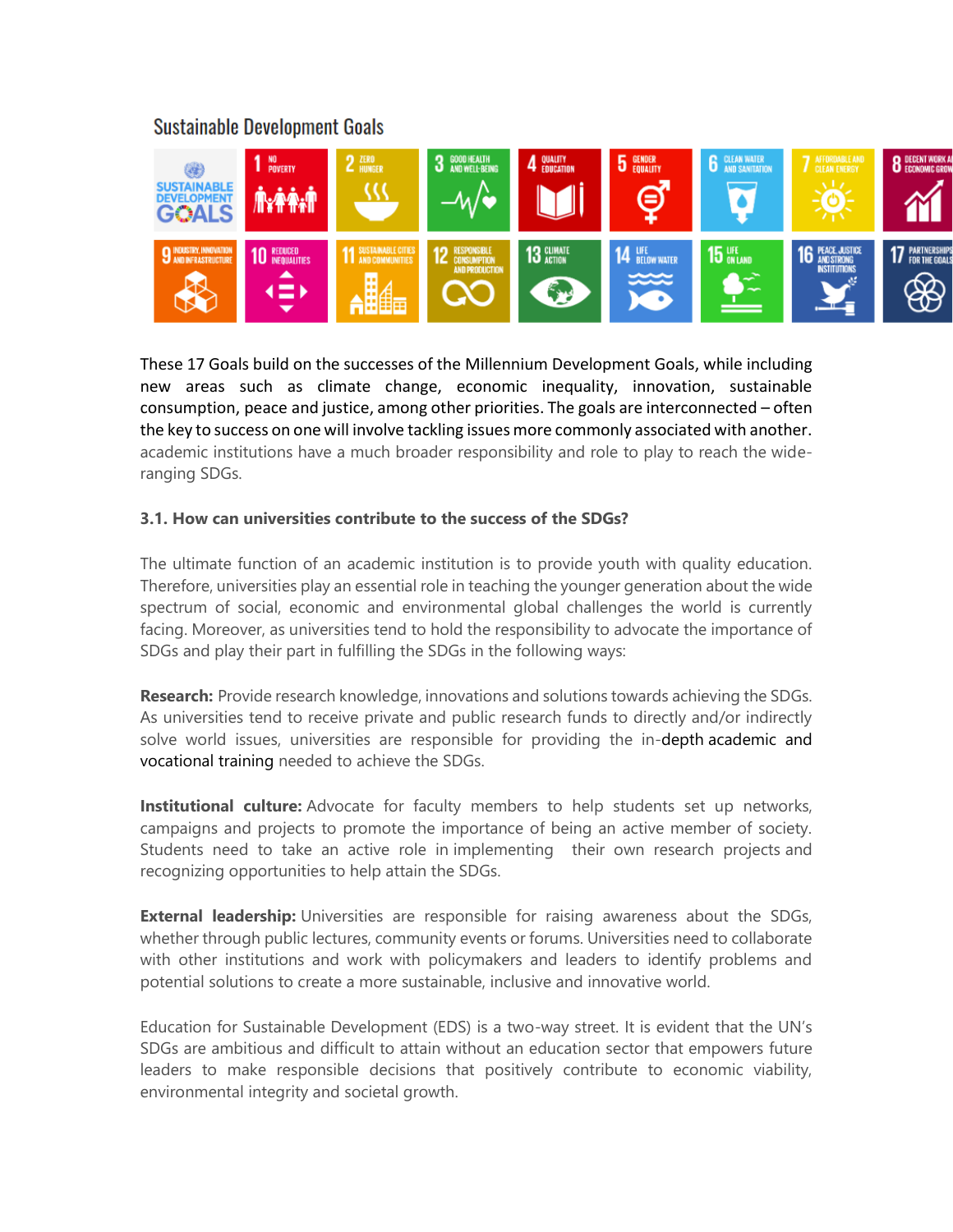# 4. Education for Sustainable Development (ESD).

Embarking on the path of sustainable development will require a profound transformation of how we think and act. To create a more sustainable world and to engage with sustainabilityrelated issues as described in the SDGs, individuals must become sustainability changemakers. They require the knowledge, skills, values and attitudes that empower them to contribute to sustainable development.

Education, therefore, is crucial for the achievement of sustainable development. However, not all kinds of education support sustainable development. Education that promotes economic growth alone may well also lead to an increase in unsustainable consumption patterns. The now well-established approach of Education for Sustainable Development (ESD) empowers learners to take informed decisions and responsible actions for environmental integrity, economic viability and a just society for present and future generations.

ESD aims at developing competencies that empower individuals to reflect on their own actions, taking into account their current and future social, cultural, economic and environmental impacts, from a local and a global perspective. Individuals should also be empowered to act in complex situations in a sustainable manner, which may require them to strike out in new directions; and to participate in socio-political processes, moving their societies towards sustainable development. ESD has to be understood as an integral part of quality education, inherent in the concept of lifelong learning Thus, ESD does not only integrate contents such as climate change, poverty and sustainable consumption into the curriculum; it also creates interactive, learner-centered teaching and learning settings. What ESD requires is a shift from teaching to learning. It asks for an action-oriented, transformative pedagogy, which supports self-directed learning, participation and collaboration, problemorientation, inter- and transdisciplinary and the linking of formal and informal learning. Only such pedagogical approaches make possible the development of the key competencies needed for promoting sustainable development.

Education for Sustainable Development means including key sustainable development issues into teaching and learning; for example, climate change, disaster risk reduction, biodiversity, poverty reduction, and sustainable consumption. It also requires participatory teaching and learning methods that motivate and empower learners to change their behavior and take action for sustainable development. Education for Sustainable Development consequently promotes competencies like critical thinking, imagining future scenarios and making decisions in a collaborative way. Education for Sustainable Development requires far-reaching changes in the way education is often practiced today. UNESCO is the lead agency for the UN Decade of Education for Sustainable Development (2005-2014) that was extended for another decade. As we get closer to the 2030 SDG agenda, it has become clear that achieving the UN SDGs is far from possible without the education sector's significant involvement in the cause. Education for Sustainable Development (EDS) has been recognized as an integral contributor to achieving several SDGs.